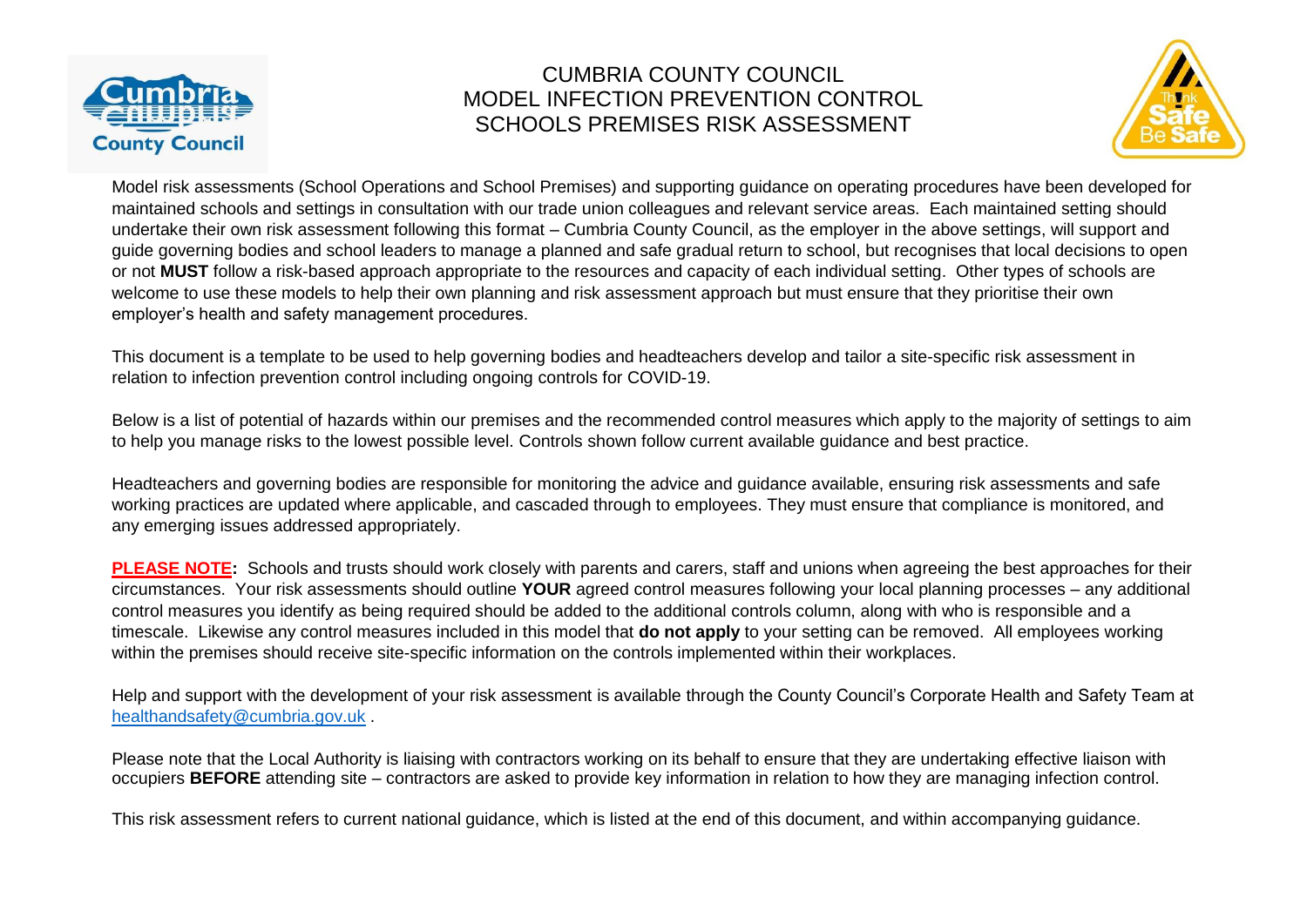



#### **Likelihood:**

**Very unlikely, e.g. 1 in 1,000,000 chance of it happening Unlikely, e.g. 1 in 100,000 chance of it happening Possible, e.g. likely to occur during standard operations Likely, e.g. has been known to happen before Very likely, e.g. it is almost certain that something will happen**

| Severity:          |                                                       |
|--------------------|-------------------------------------------------------|
| Insignificant      | No injury                                             |
| <b>Minor</b>       | Minor injuries requiring first aid                    |
| <b>Moderate</b>    | First aid/RIDDOR reportable incident                  |
| <b>Major</b>       | Serious injury/hospital attendance                    |
| <b>Most severe</b> | Disabling injury, long term ill-health<br>or fatality |

#### **15-25 Unacceptable**.

Stop activity **and make immediate improvements**

#### **6-12 Tolerable**

Look to improve within a specified timescale

#### **1-5 Acceptable**

No further action, but ensure controls are maintained

|            | <b>Severity</b>         |                 |                |                  |               |                              |  |  |  |
|------------|-------------------------|-----------------|----------------|------------------|---------------|------------------------------|--|--|--|
|            |                         | 1               | $\mathbf{2}$   | 3                | 4             | 5                            |  |  |  |
|            |                         | Insignificant   | <b>Minor</b>   | <b>Moderate</b>  | <b>Major</b>  | <b>Most</b><br><b>Severe</b> |  |  |  |
|            |                         |                 |                |                  |               |                              |  |  |  |
|            | 5                       | 5               | 10             | 15               | 20            | 25                           |  |  |  |
|            | <b>Very</b>             | <b>Low Risk</b> | <b>Medium</b>  | <b>High Risk</b> | <b>High</b>   | <b>High</b>                  |  |  |  |
|            | <b>Likely</b>           |                 | <b>Risk</b>    |                  | <b>Risk</b>   | <b>Risk</b>                  |  |  |  |
|            | 4                       | $\overline{4}$  | 8              | 12               | 16            | 20                           |  |  |  |
|            | <b>Likely</b>           | <b>Low Risk</b> | <b>Medium</b>  | <b>Medium</b>    | High          | <b>High</b>                  |  |  |  |
| Likelihood |                         |                 | <b>Risk</b>    | <b>Risk</b>      | <b>Risk</b>   | <b>Risk</b>                  |  |  |  |
|            | $\overline{\mathbf{3}}$ | 3               | 6              | 9                | 12            | 15                           |  |  |  |
|            | <b>Possible</b>         | <b>Low Risk</b> | <b>Medium</b>  | <b>Medium</b>    | <b>Medium</b> | <b>High</b>                  |  |  |  |
|            |                         |                 | <b>Risk</b>    | <b>Risk</b>      | <b>Risk</b>   | <b>Risk</b>                  |  |  |  |
|            | $\overline{2}$          | $\overline{2}$  | 4              | 6                | 8             | 10                           |  |  |  |
|            | <b>Unlikely</b>         | <b>Low Risk</b> | Low            | <b>Medium</b>    | <b>Medium</b> | <b>Medium</b>                |  |  |  |
|            |                         |                 | <b>Risk</b>    | <b>Risk</b>      | <b>Risk</b>   | <b>Risk</b>                  |  |  |  |
|            | 1                       |                 | $\overline{2}$ | 3                | 4             | 5                            |  |  |  |
|            | <b>Very</b>             | <b>Low Risk</b> | Low            | <b>Low Risk</b>  | Low           | Low                          |  |  |  |
|            | <b>Unlikely</b>         |                 | <b>Risk</b>    |                  | <b>Risk</b>   | <b>Risk</b>                  |  |  |  |
|            |                         |                 |                |                  |               |                              |  |  |  |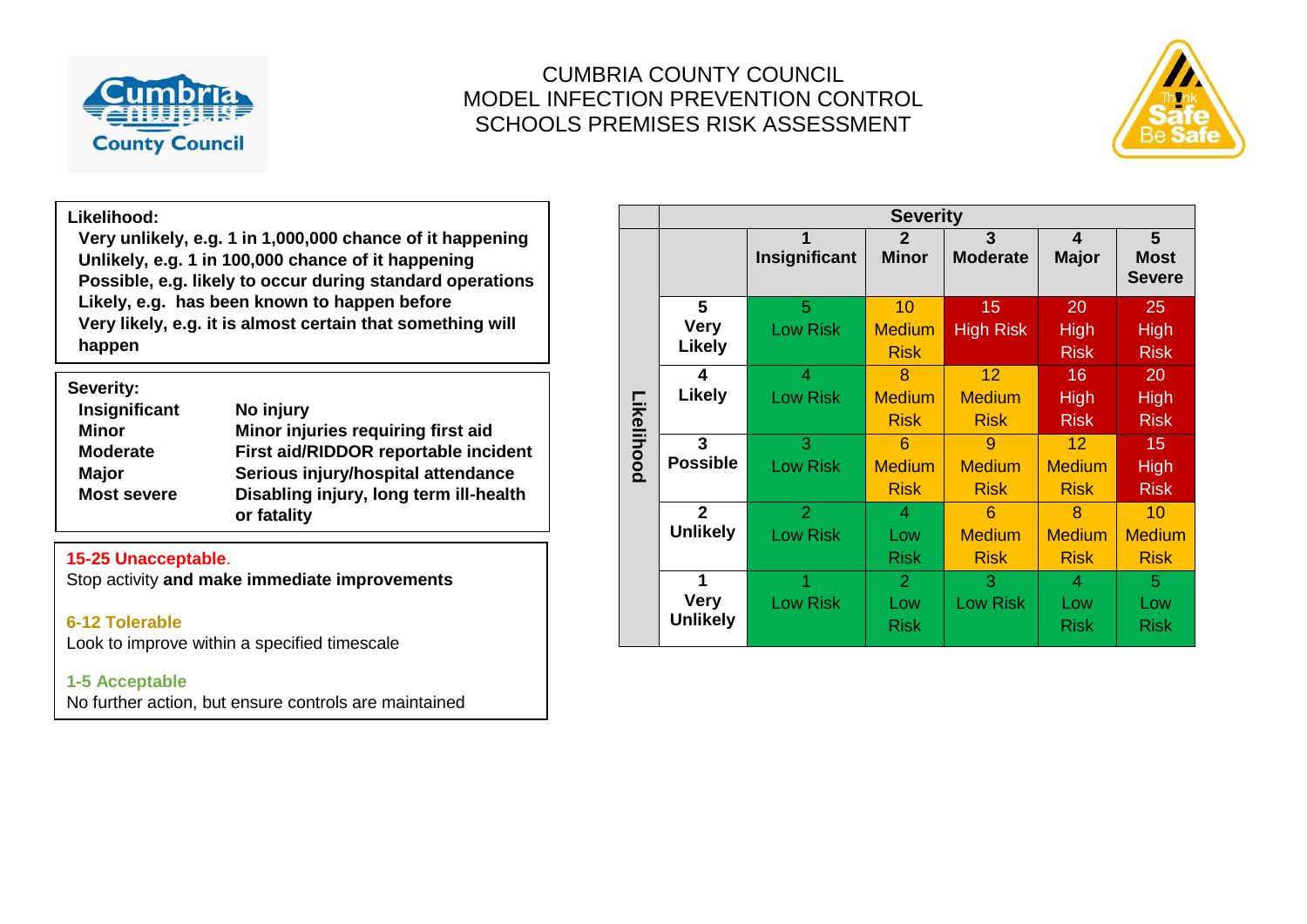



| <b>RA</b> reference                                                                                                                                                                                                                                                         | 2                                                                                                                                                                                                                                                                                                                                                    | <b>Activity description</b> | Infection prevention and control -<br>during COVID-19 pandemic                                                                                                                                    |  |  |  |  |
|-----------------------------------------------------------------------------------------------------------------------------------------------------------------------------------------------------------------------------------------------------------------------------|------------------------------------------------------------------------------------------------------------------------------------------------------------------------------------------------------------------------------------------------------------------------------------------------------------------------------------------------------|-----------------------------|---------------------------------------------------------------------------------------------------------------------------------------------------------------------------------------------------|--|--|--|--|
| <b>Assessment date</b>                                                                                                                                                                                                                                                      | Jan 2022                                                                                                                                                                                                                                                                                                                                             | <b>Assessor name</b>        | J. Harvey                                                                                                                                                                                         |  |  |  |  |
| <b>Assessment team members</b>                                                                                                                                                                                                                                              | <b>Admin/ Governors</b>                                                                                                                                                                                                                                                                                                                              | <b>Planned review date</b>  | Whenever national guidance changes                                                                                                                                                                |  |  |  |  |
| Location                                                                                                                                                                                                                                                                    | Calthwaite Primary School                                                                                                                                                                                                                                                                                                                            | Number of people exposed    | 68 children/13 adults                                                                                                                                                                             |  |  |  |  |
| <b>Overall residual risk level</b><br>following implementation of<br>effective control measures                                                                                                                                                                             | <b>Medium risk</b><br><b>Step 4 of the Government Roadmap</b><br>came into force on Monday July 19th,<br>2021<br>Professionals in Public Health, Health and<br>Safety and LA services will continue<br>to work closely with recognised trade<br>union colleagues to promote safe working<br>procedures, suitable safety controls and<br>llimit risk. | People exposed              | All employees<br><b>Pupils</b><br><b>Visitors</b><br>Contractors<br>Members of the public<br>Vulnerable children/adults<br>Persons with pre-existing medical<br>conditions<br><b>First aiders</b> |  |  |  |  |
| DfE helpline 0800 046 8687 (select option 1 for advice on action to take in response to a positive case)                                                                                                                                                                    |                                                                                                                                                                                                                                                                                                                                                      |                             |                                                                                                                                                                                                   |  |  |  |  |
| <b>Assessment last updated</b>                                                                                                                                                                                                                                              | Jan 2022                                                                                                                                                                                                                                                                                                                                             | Is this an acceptable risk? | Yes/No                                                                                                                                                                                            |  |  |  |  |
| Training: All staff will receive training and information proportionate and relevant to the activity that is being undertaken.<br>Monitor and review: This risk assessment and its implementation will be monitored on at least a weekly basis and will take account of any |                                                                                                                                                                                                                                                                                                                                                      |                             |                                                                                                                                                                                                   |  |  |  |  |
| new or updated guidance and ensure that the control measures remain relevant and effective.                                                                                                                                                                                 |                                                                                                                                                                                                                                                                                                                                                      |                             |                                                                                                                                                                                                   |  |  |  |  |

**Communication and consultation:** Regular updates will be provided to all staff thorough team meetings/staff bulletins – feedback and comments will be welcomed. Copies of this risk assessment will be available on our school website.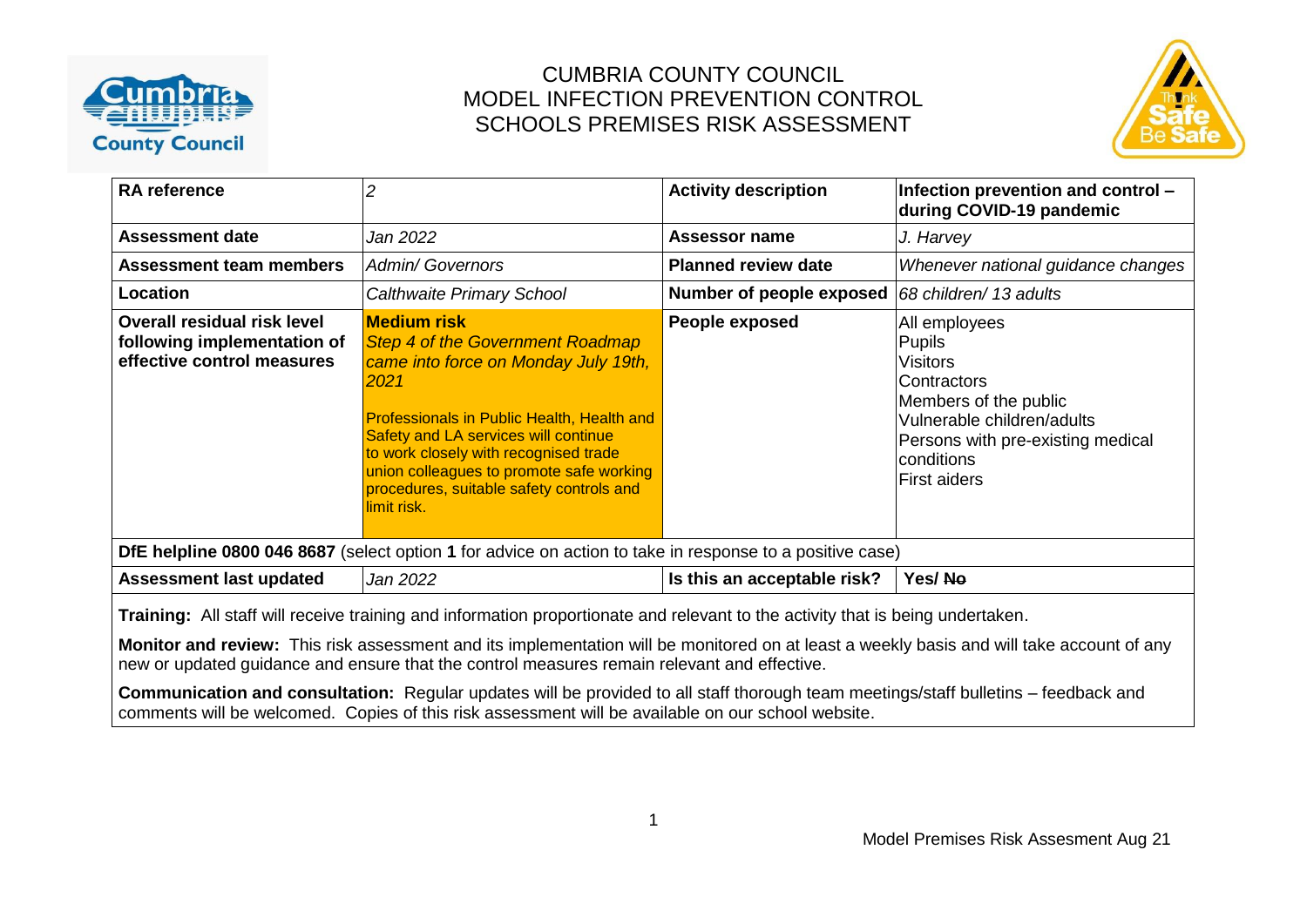



| <b>Hazard description</b><br>and how people are at risk                        | risk                | Potential Current control measures (those that are Additional control measures<br>in place)                                                                                                                                                                                                                                                                                                                                                                                                                                                                                                                                                                                                                                                                                                                                   | (to be identified and<br>implemented)                                                                                                       | <b>Residual</b><br>risk | <b>Action</b><br>details by<br>whom by<br>when |
|--------------------------------------------------------------------------------|---------------------|-------------------------------------------------------------------------------------------------------------------------------------------------------------------------------------------------------------------------------------------------------------------------------------------------------------------------------------------------------------------------------------------------------------------------------------------------------------------------------------------------------------------------------------------------------------------------------------------------------------------------------------------------------------------------------------------------------------------------------------------------------------------------------------------------------------------------------|---------------------------------------------------------------------------------------------------------------------------------------------|-------------------------|------------------------------------------------|
| <b>Hazards in relation to</b><br>spread of COVID-19 in<br>educational settings | <b>High</b><br>15   | We will continue to follow national and<br>$\Box$<br>local government guidance, HR and<br>Public Health advice in respect of staff<br>returning to the workplace.<br>We will continue to plan for safe<br>occupancy/staff ratios in the event that<br>temporary measures are reintroduced<br>such as social distancing and reduced<br>classroom numbers.<br>We continue to review, amend, update<br>and communicate our school's<br><b>Operations Risk Assessment.</b><br>Our Induction/Staff Handbook has been<br>$\Box$<br>updated to include information and<br>guidance on dealing with the current<br>COVID-19 pandemic.<br>Catch it Kill it Bin it Posters are<br>П.<br>prominently displayed around the<br>building.<br>The out-of-hours contact number for the<br>$\Box$<br>Local Authority is prominently displayed. | We may reintroduce<br>bubbles for temporary<br>periods to reduce mixing<br>between groups in the<br>event of a local outbreak<br>situation. | <b>Medium</b><br>12     | <b>Head</b>                                    |
| <b>Re-occupation</b>                                                           | <b>Medium</b><br>10 | Premises/H&S inspections and required<br>statutory checks/inspections (buildings<br>and outdoor areas inspections have been                                                                                                                                                                                                                                                                                                                                                                                                                                                                                                                                                                                                                                                                                                   | <b>Annual School Premises</b><br><b>H&amp;S inspection checklist</b>                                                                        | <b>Medium</b><br>8      | Head/<br>admin                                 |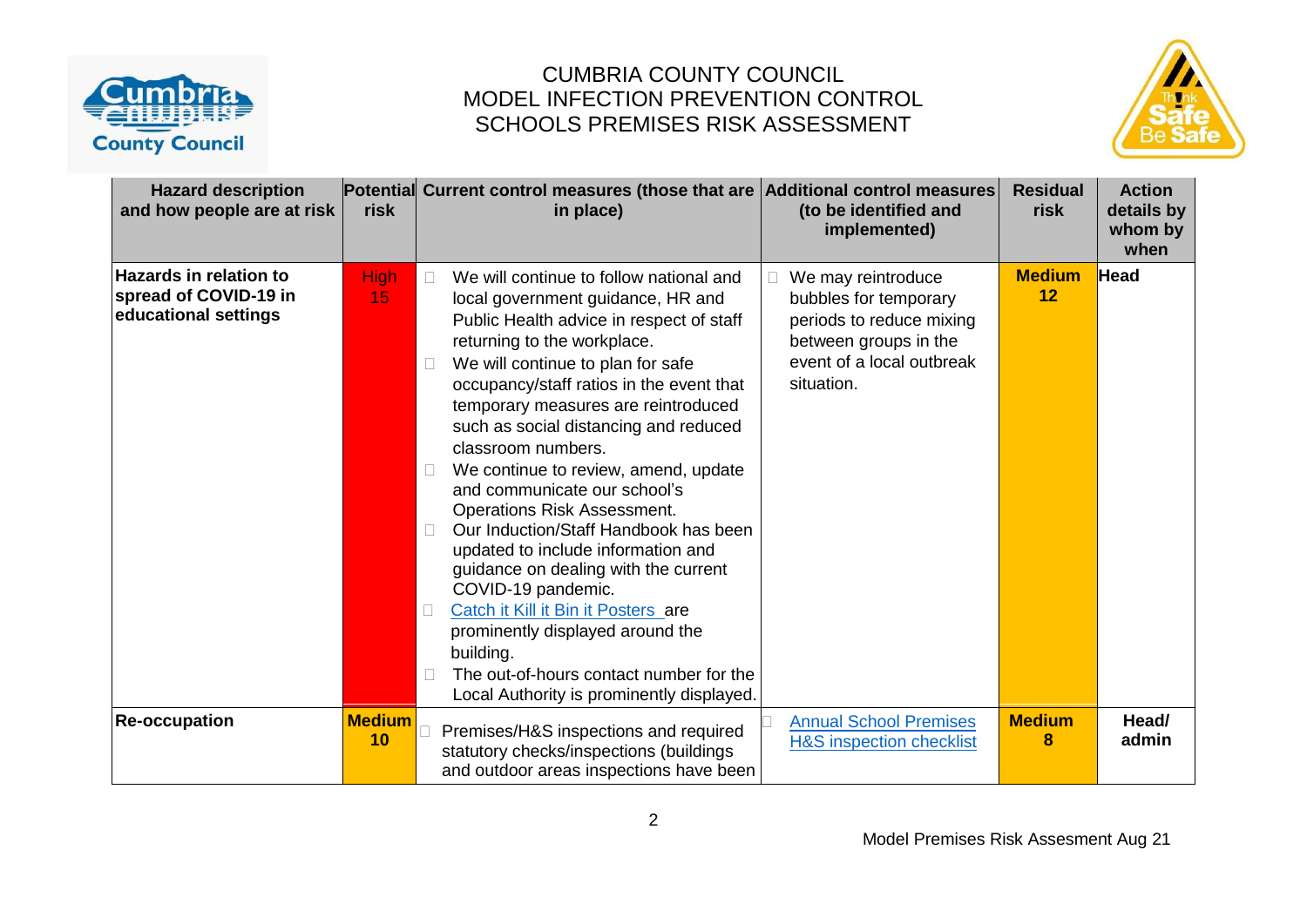



| <b>Hazard description</b><br>and how people are at risk                                      | risk                          | Potential Current control measures (those that are Additional control measures<br>in place)                                                                                                                                                                                                         | (to be identified and<br>implemented) | <b>Residual</b><br>risk | <b>Action</b><br>details by<br>whom by<br>when |
|----------------------------------------------------------------------------------------------|-------------------------------|-----------------------------------------------------------------------------------------------------------------------------------------------------------------------------------------------------------------------------------------------------------------------------------------------------|---------------------------------------|-------------------------|------------------------------------------------|
| Control of premises-related<br>hazards<br><b>School premises/</b><br>building-related health |                               | completed prior to the setting re-<br>opening).<br>Essential remedial actions have been<br>undertaken to ensure that the premises<br>and outdoor areas are safe.                                                                                                                                    |                                       |                         |                                                |
| and safety<br>management/outdoor<br>spaces/fixed/mobile<br>equipment                         | <b>Medium</b><br>8            | <b>Water systems</b><br>Suitable remedial actions have<br>$\Box$<br>taken place to ensure that water<br>systems are fit for use with<br>legionella/water hygiene controls in<br>place.<br>Kitchen equipment and seldom-<br>$\Box$<br>used outlets are included in flushing<br>and cleaning regimes. |                                       | Low 4                   | Head                                           |
|                                                                                              | <b>Medium</b><br>8            | <b>Gas and electrical systems</b><br>Gas and electrical safety checks<br>H.<br>have been carried out and systems<br>are safe to operate.                                                                                                                                                            |                                       | Low <sub>4</sub>        | <b>Head</b>                                    |
|                                                                                              | <b>Medium</b><br>$\mathbf{8}$ | Fire safety management systems<br>Fire safety management systems<br>$\Box$<br>have been checked, fire alarms,<br>emergency lighting, fire safety<br>equipment are in place and<br>functional.                                                                                                       |                                       | Low <sub>4</sub>        | <b>Head</b>                                    |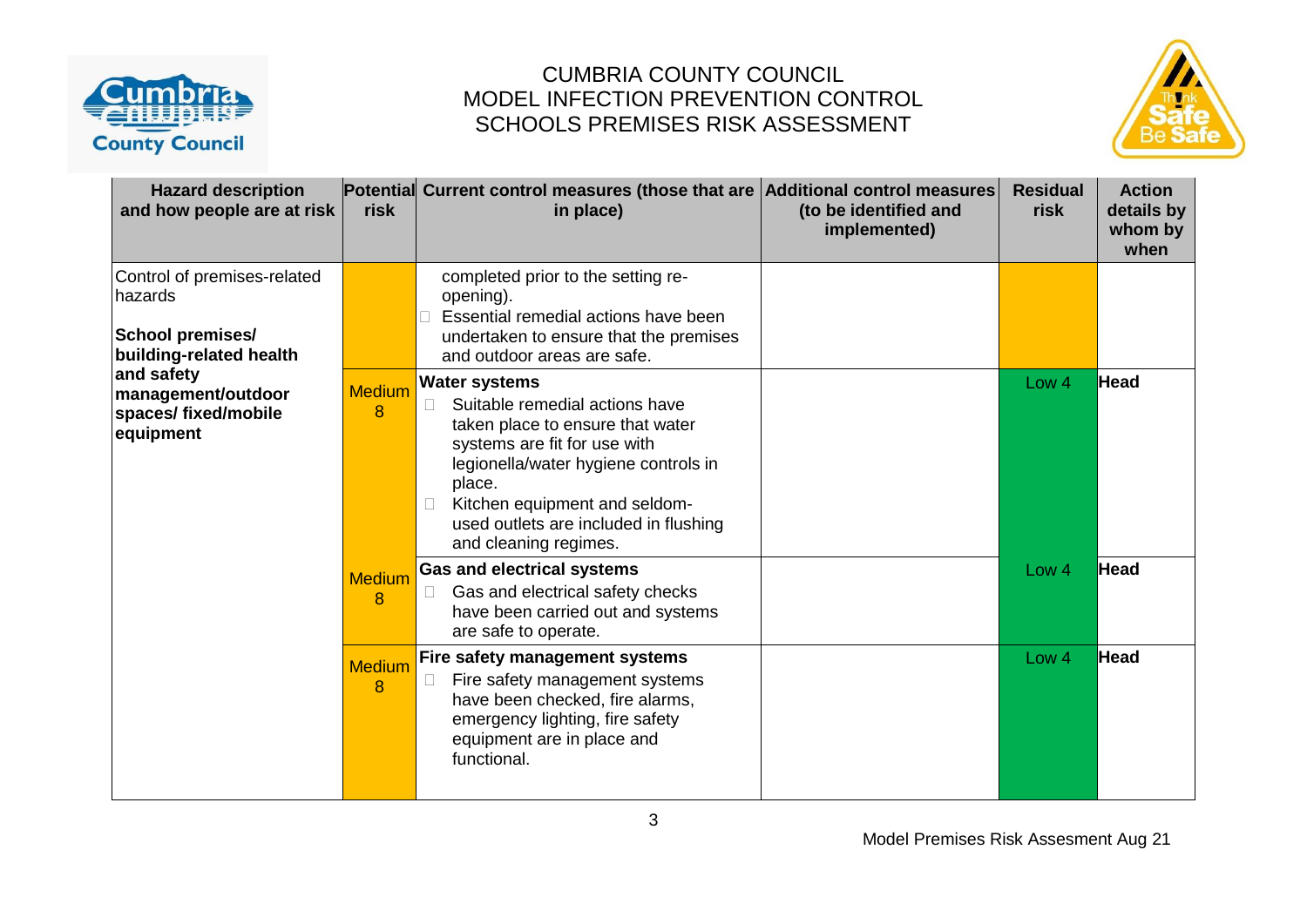



| <b>Hazard description</b><br>and how people are at risk | risk                | Potential Current control measures (those that are Additional control measures<br>in place)                                                                                                                                                | (to be identified and<br>implemented)                                                                                                                                      | <b>Residual</b><br>risk | <b>Action</b><br>details by<br>whom by<br>when |
|---------------------------------------------------------|---------------------|--------------------------------------------------------------------------------------------------------------------------------------------------------------------------------------------------------------------------------------------|----------------------------------------------------------------------------------------------------------------------------------------------------------------------------|-------------------------|------------------------------------------------|
|                                                         |                     | Fire risk assessment and<br>$\Box$<br>emergency evacuation procedures<br>are reviewed and in place with any<br>changes to fire escape routes<br>communicated to all staff.<br>Fire drills will continue in line with<br>normal procedures. | In the event of the<br>reintroduction of any<br>restrictions we will<br>continue to endeavour to<br>maintain social distancing<br>at assembly points.                      |                         |                                                |
|                                                         | <b>Medium</b><br>12 | <b>Asbestos monitoring</b><br>Visual asbestos monitoring is<br>$\mathbb{R}^n$<br>undertaken to ensure that any in-situ<br>ACMs remain in good condition.                                                                                   | Where we are contacted<br>regarding forthcoming<br>asbestos surveys, we<br>recognise this is classed<br>as essential works and we<br>will permit access to<br>contractors. | <b>Medium 8</b>         | Inspected<br>during<br><b>\summer</b><br>2021  |
|                                                         | <b>Medium</b><br>8  | Lifts and lifting equipment and pressure<br>systems<br>Thorough examinations and testing<br>of lifts, lifting and pressure<br>equipment carried out during the<br>coronavirus outbreak following the<br><b>HSE</b> guidance                | Hoist in disabled toilet-<br>delivered September 2021                                                                                                                      | Medium <sub>6</sub>     | On-going                                       |
|                                                         | <b>Medium</b><br>8  | <b>Security systems</b>                                                                                                                                                                                                                    |                                                                                                                                                                            | <b>Medium 6</b>         | Head                                           |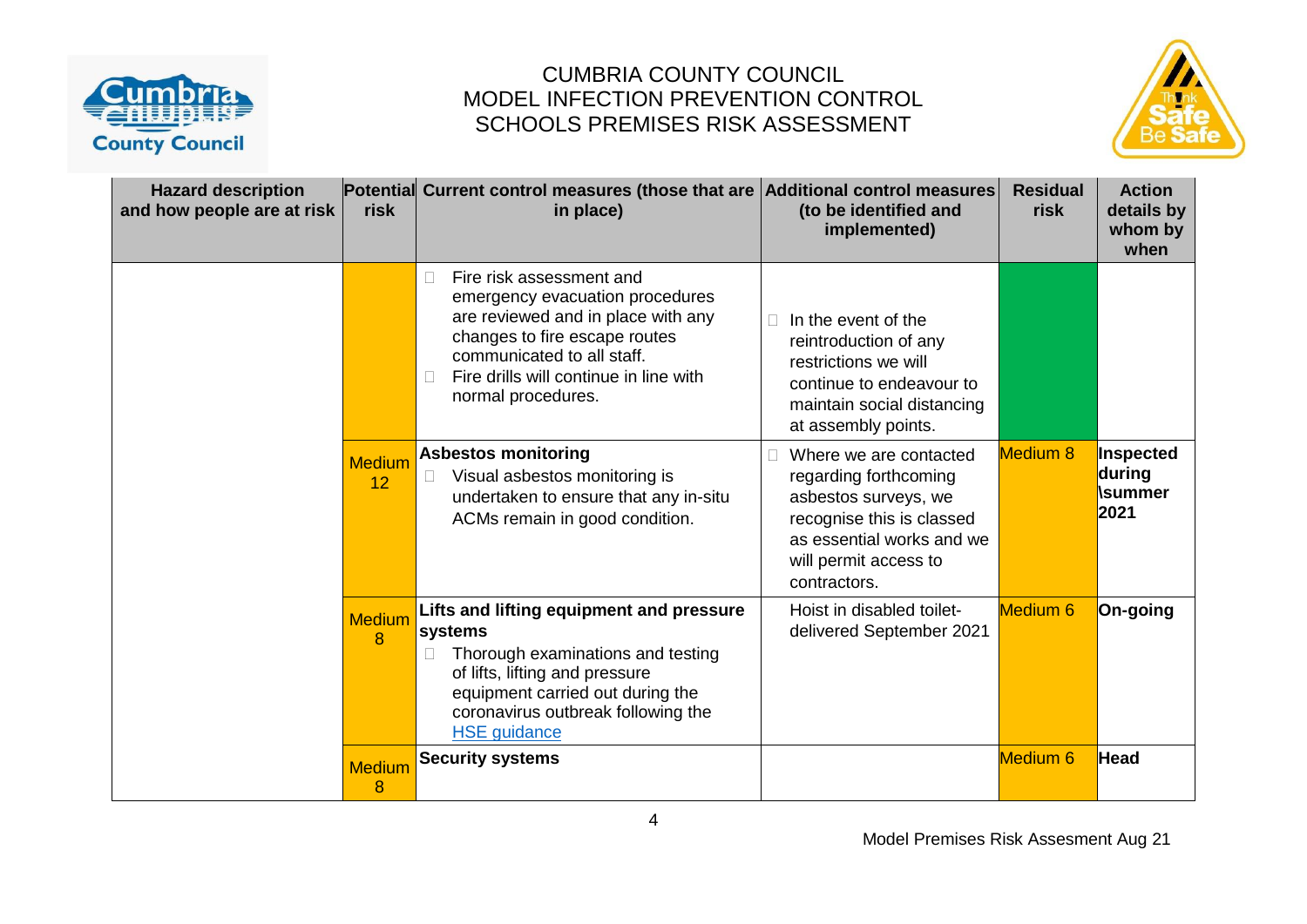



| <b>Hazard description</b><br>and how people are at risk | risk                | Potential Current control measures (those that are Additional control measures<br>in place)                                                                                                                                                                                                                                                                                                                                                                                                                                                                                                                                                                                                                                                                                                                            | (to be identified and<br>implemented)                                                                                                                                                                                                                                                                                                                                                                                                                                                                     | <b>Residual</b><br>risk | <b>Action</b><br>details by<br>whom by<br>when |
|---------------------------------------------------------|---------------------|------------------------------------------------------------------------------------------------------------------------------------------------------------------------------------------------------------------------------------------------------------------------------------------------------------------------------------------------------------------------------------------------------------------------------------------------------------------------------------------------------------------------------------------------------------------------------------------------------------------------------------------------------------------------------------------------------------------------------------------------------------------------------------------------------------------------|-----------------------------------------------------------------------------------------------------------------------------------------------------------------------------------------------------------------------------------------------------------------------------------------------------------------------------------------------------------------------------------------------------------------------------------------------------------------------------------------------------------|-------------------------|------------------------------------------------|
|                                                         |                     | Security systems have been<br>$\Box$<br>checked and are operational.                                                                                                                                                                                                                                                                                                                                                                                                                                                                                                                                                                                                                                                                                                                                                   |                                                                                                                                                                                                                                                                                                                                                                                                                                                                                                           |                         |                                                |
| <b>Poor ventilation and</b><br>heating issues           | <b>Medium</b><br>12 | The building will remain well-<br>ventilated where possible using<br>natural ventilation.<br>Classroom windows and doors will<br>$\Box$<br>be kept partially open to allow<br>acceptable ventilation whilst<br>maintaining a reasonable<br>temperature as required by the<br>Workplace (Health, Safety and<br>Welfare) Regulations.<br>Classroom windows will be opened<br>wider during breaks and lunchtimes<br>when the rooms are empty, to air<br>the rooms.<br>Heaters will be operating to<br>$\Box$<br>maintain a reasonable temperature<br>during cold spells, and we will<br>encourage staff and pupils to wear<br>extra layers and warmer clothing.<br>Mechanical ventilation systems<br>$\Box$<br>have been serviced and checked.<br>We will continue to follow HSE<br>$\Box$<br>guidance and CIBSE guidance | We will open high<br>level windows where<br>possible.<br>Where provided, CO2<br>monitors are placed in<br>classrooms where<br>ventilation may be an<br>issue.<br>The fire doors of all<br>П<br>unoccupied rooms will<br>remain closed when<br>rooms are empty.<br>Where classroom<br>doors are not fire<br>doors, they can be left<br>open during break<br>times.<br>We will avoid opening<br>$\overline{\phantom{a}}$<br>windows in toilets where<br>mechanical ventilation is<br>in place to ensure the | Medium 8                | <b>All staff</b>                               |

Model Premises Risk Assesment Aug 21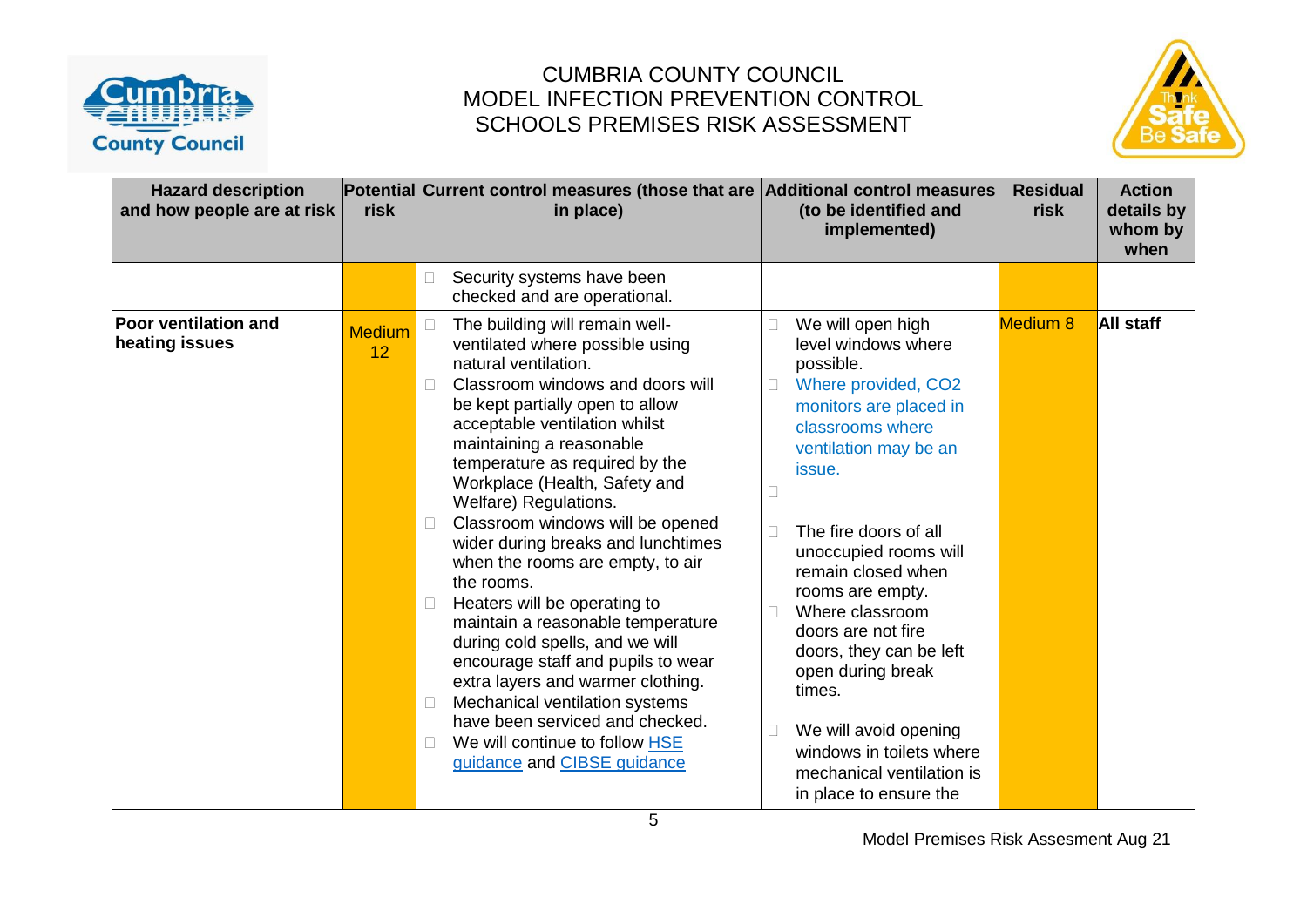



| <b>Hazard description</b><br>and how people are at risk | risk                | Potential Current control measures (those that are Additional control measures<br>in place)                                                                                                                                                                                                                                                                                                                                                                                                                                                                                                                                                                                                                                                                                                                                                                                                    | (to be identified and<br>implemented) | <b>Residual</b><br>risk | <b>Action</b><br>details by<br>whom by<br>when |
|---------------------------------------------------------|---------------------|------------------------------------------------------------------------------------------------------------------------------------------------------------------------------------------------------------------------------------------------------------------------------------------------------------------------------------------------------------------------------------------------------------------------------------------------------------------------------------------------------------------------------------------------------------------------------------------------------------------------------------------------------------------------------------------------------------------------------------------------------------------------------------------------------------------------------------------------------------------------------------------------|---------------------------------------|-------------------------|------------------------------------------------|
|                                                         |                     | regarding ventilation and air<br>conditioning.                                                                                                                                                                                                                                                                                                                                                                                                                                                                                                                                                                                                                                                                                                                                                                                                                                                 | right direction of<br>ventilation.    |                         |                                                |
| Lack of cleaning/<br>hygiene/waste<br>management        | <b>Medium</b><br>12 | $\Box$<br>Supplies of hand sanitiser (60% alcohol)<br>are available at all entrance points and<br>where there are no sinks.<br>We will continue to follow the<br>$\Box$<br>government guidance Cleaning of non-<br>healthcare settings outside the home<br>and ensure that regular cleaning<br>continues.<br>In the event of an outbreak or where<br>$\Box$<br>necessary, we will agree on additional<br>resources/cleaning regimes to ensure<br>robust cleaning, including high contact<br>touch points, is carried out.<br>We maintain a supply of cleaning<br>$\Box$<br>materials that are stored away safely.<br>We have safety data sheets for all of<br>our cleaning products.<br>Kitchen and/or food preparation areas<br>$\Box$<br>will be deep-cleaned prior to the<br>resumption of any food preparation.<br>Safe systems of work have been<br>$\Box$<br>developed locally to ensure |                                       | Medium 8                | Admin/<br><b>Head</b>                          |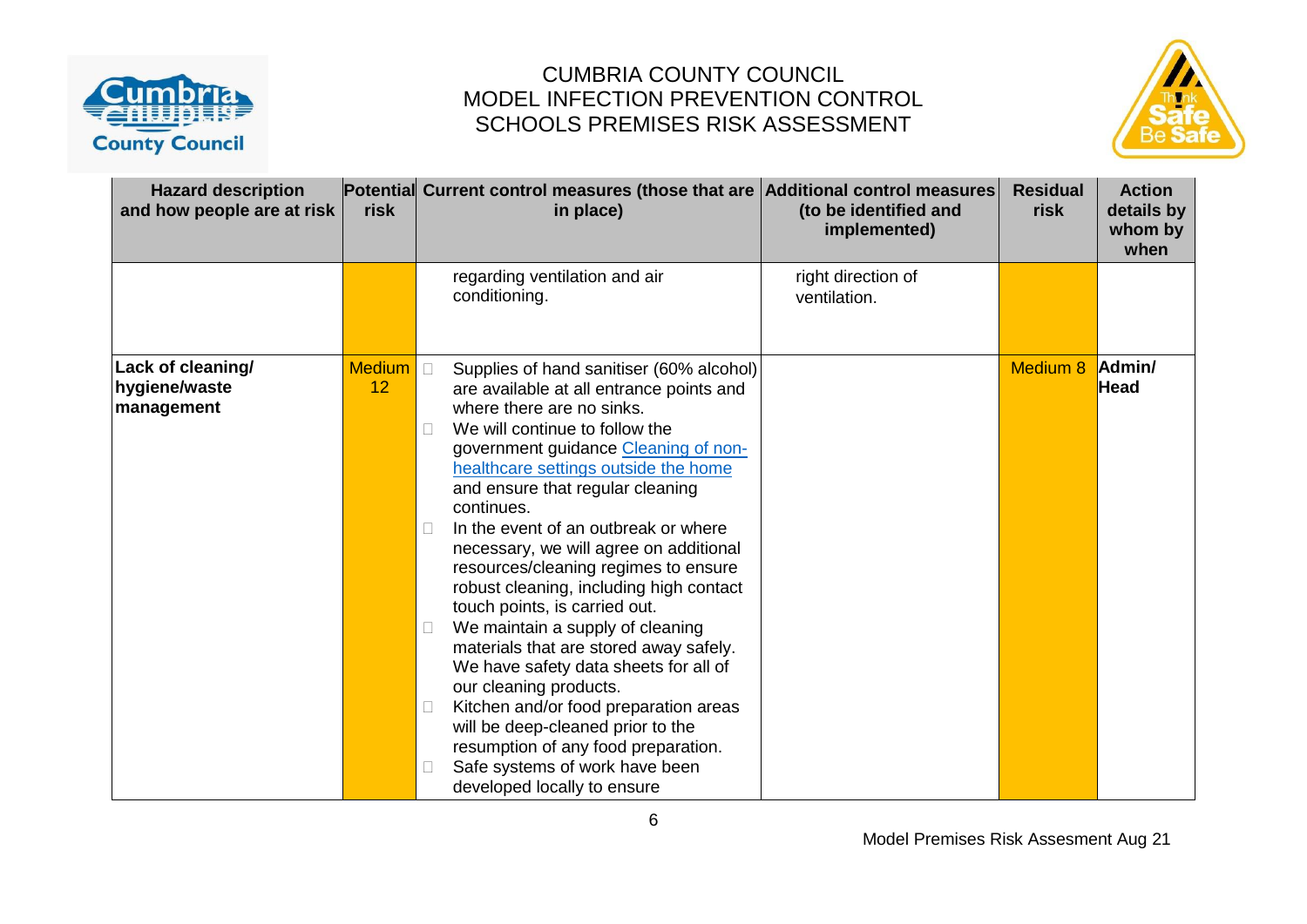



| <b>Hazard description</b><br>and how people are at risk                                                             | risk                  | Potential Current control measures (those that are Additional control measures<br>in place)                                                                                                                                                                                                                                                                                                                                                                                                                                                                                                                                      | (to be identified and<br>implemented)                                                                | <b>Residual</b><br>risk | <b>Action</b><br>details by<br>whom by<br>when |
|---------------------------------------------------------------------------------------------------------------------|-----------------------|----------------------------------------------------------------------------------------------------------------------------------------------------------------------------------------------------------------------------------------------------------------------------------------------------------------------------------------------------------------------------------------------------------------------------------------------------------------------------------------------------------------------------------------------------------------------------------------------------------------------------------|------------------------------------------------------------------------------------------------------|-------------------------|------------------------------------------------|
|                                                                                                                     |                       | appropriate measures are in place<br>for laundering, cleaning, and<br>decontamination of soiled items<br>and/or equipment.<br>Arrangements are in place for the<br>disposal of clinical waste and<br>general lidded bins provided where<br>required.<br>Pest control measures are in place.                                                                                                                                                                                                                                                                                                                                      |                                                                                                      |                         |                                                |
| <b>Access and egress</b><br>Controlling the risks from<br>visitors to premises including<br>contractors/ deliveries | Medium <b>D</b><br>12 | We will update our website together<br>with local cascade of clear guidance for<br>parents on the precautions and sites<br>rules to be followed.<br>Use of lifts is permitted with limited<br>occupancy and only when necessary.<br>Non-essential visits are at the discretion<br>of the headteacher/manager.<br>Essential visits will be strictly managed<br>on a case-by-case basis.<br>Effective contractor management<br>procedures are in place to manage<br>access for essential works/statutory<br>maintenance/testing.<br>Delivery drop-off points have been<br>agreed and will remain in place until<br>further notice. | We will carry out 'end of<br>day' security checks to<br>ensure that all windows<br>have been closed. | Medium 8                | Admin/<br><b>Head</b>                          |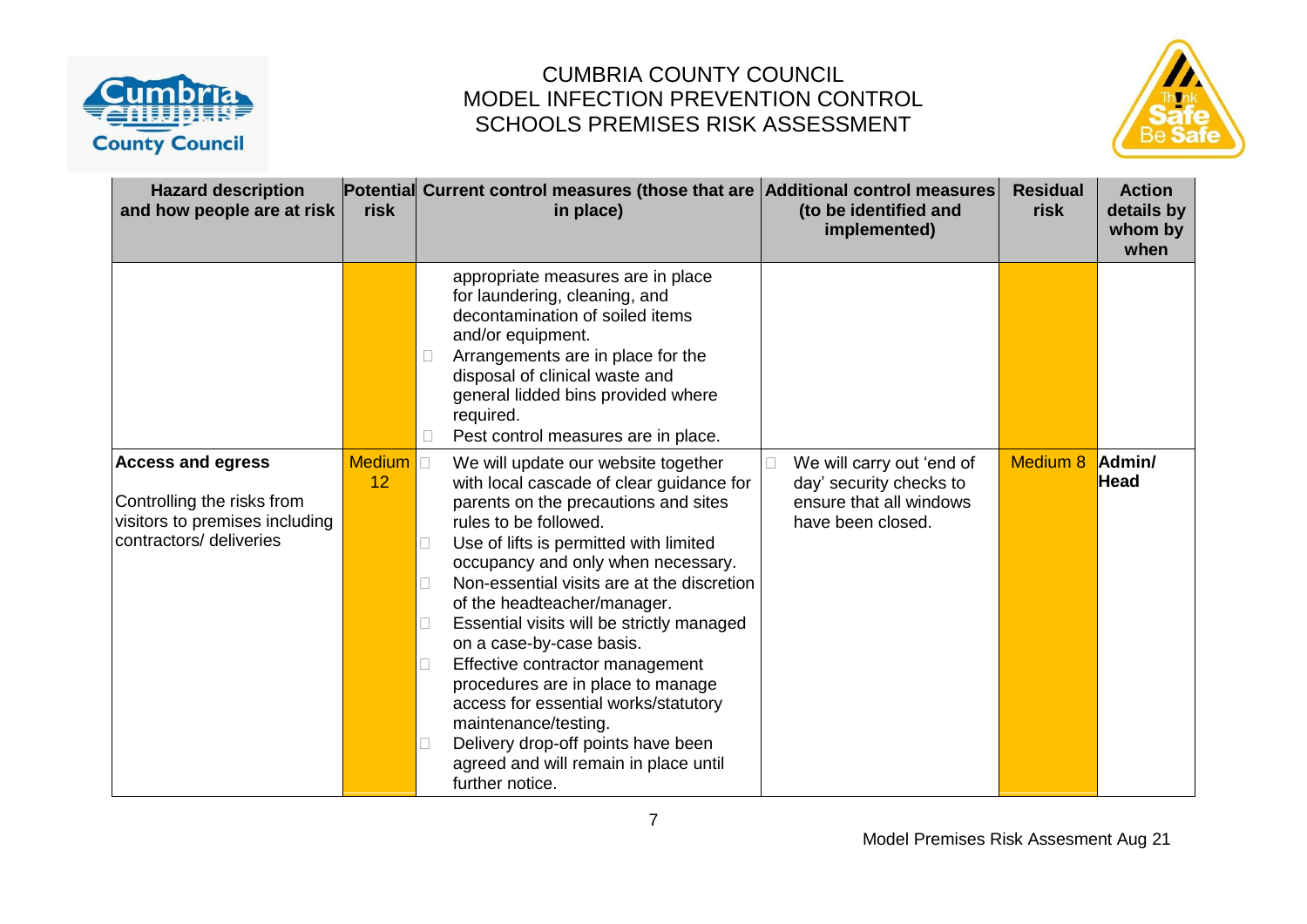



| <b>Hazard description</b><br>and how people are at risk | risk                             | Potential Current control measures (those that are Additional control measures<br>in place)                                                                                                                                                                                                                  | (to be identified and<br>implemented)                                                                                       | <b>Residual</b><br>risk | <b>Action</b><br>details by<br>whom by<br>when |
|---------------------------------------------------------|----------------------------------|--------------------------------------------------------------------------------------------------------------------------------------------------------------------------------------------------------------------------------------------------------------------------------------------------------------|-----------------------------------------------------------------------------------------------------------------------------|-------------------------|------------------------------------------------|
| <b>Toilets</b>                                          | <b>Medium</b><br>12 <sup>2</sup> | We will ensure sufficient supplies of<br>soap and paper towels and ensure that<br>the hand dryers have been serviced as<br>per manufacturer's instructions.<br>Appropriate signage is displayed in<br>toilets to remind about regular<br>handwashing and good hygiene and to<br>use the waste bins provided. |                                                                                                                             | <b>Medium 8</b>         | Admin/<br>Head                                 |
| <b>Lack of suitable PPE</b>                             | <b>Medium</b><br>12              | Where required PPE will be made<br>available through the Call Centre.                                                                                                                                                                                                                                        | Where required contact the<br>call centre to order PPE<br>0800 783 1967 (manned from<br>09:00 - 17:00 Monday to<br>Friday). | <b>Medium 8</b>         | <b>Head</b>                                    |

| To be completed by the individual undertaking the risk assessment:                                                                            |                                     |            |                           |  |  |  |
|-----------------------------------------------------------------------------------------------------------------------------------------------|-------------------------------------|------------|---------------------------|--|--|--|
| Name:                                                                                                                                         | Jonathan Harvey                     | Job title: | Head                      |  |  |  |
|                                                                                                                                               |                                     |            |                           |  |  |  |
| <b>Signature</b>                                                                                                                              | J. Harvey                           | Date:      | 1 <sup>st</sup> September |  |  |  |
|                                                                                                                                               |                                     |            |                           |  |  |  |
|                                                                                                                                               | To be completed by the headteacher: |            |                           |  |  |  |
| I consider this risk assessment to be suitable and sufficient to control the risks to the health and safety of both employees undertaking the |                                     |            |                           |  |  |  |
| tasks involved and any other person who may be affected by the activities.                                                                    |                                     |            |                           |  |  |  |